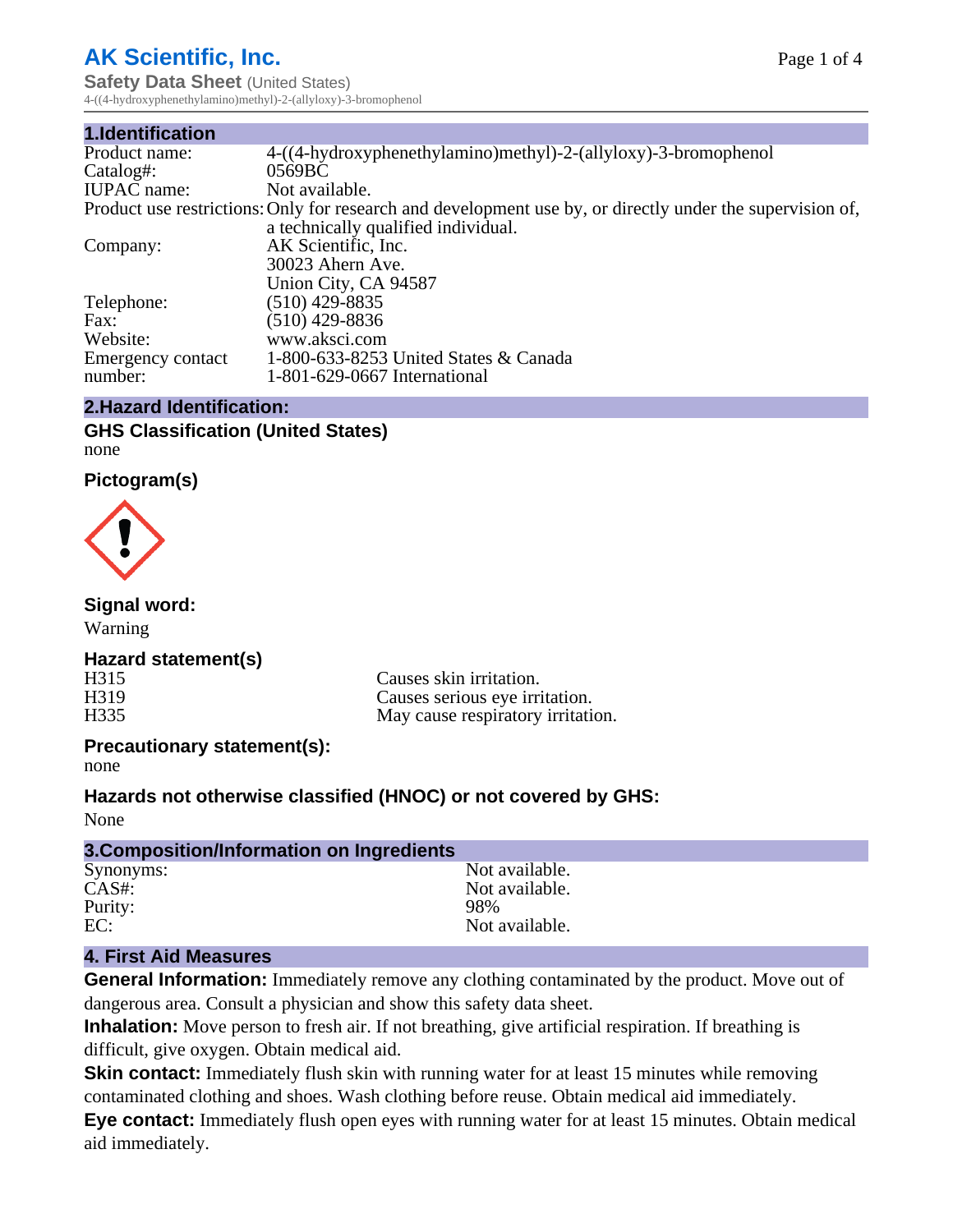**Ingestion:** Do NOT induce vomiting without medical advice. Rinse mouth with water. Never administer anything by mouth to an unconscious person. Obtain medical aid immediately.

**Most important symptoms and effects, both acute and delayed:** No further information available. Please see sections 2 and 11.

**Indication of any immediate medical attention and special treatment needed:** No further information available.

## **5. Fire Fighting Measures**

**Suitable extinguishing media:** Use water spray, dry chemical, carbon dioxide, or chemical foam. **Specific hazards arising from the chemical:** .

**Advice for firefighters:** As in any fire, wear a NIOSH-approved or equivalent, pressure-demand, self-contained breathing apparatus and full protective gear. During a fire, irritating and highly toxic gases may be generated by thermal decomposition or combustion.

## **6. Accidental Release Measures**

**Personal precautions, protective equipment and emergency procedures:** Wear protective equipment and keep unprotected personnel away. Ensure adequate ventilation. Remove all sources of ignition. Prevent further leak or spill if safe to do so. For personal protective equipment, please refer to section 8.

**Environmental precautions:** Do not let product enter drains, other waterways, or soil.

**Methods and materials for containment and cleaning up:** Prevent further leak or spill if safe to do so. Vacuum, sweep up, or absorb with inert material and place into a suitable disposal container. Consult local regulations for disposal. See section 13 for further disposal information.

## **7. Handling and Storage**

**Precautions for safe handling:** Avoid contact with skin, eyes, and personal clothing. Wash hands thoroughly after handling. Avoid breathing fumes. Use only with adequate ventilation. Wear suitable protective clothing, gloves, and eye/face protection. Keep away from sources of ignition. Minimize dust generation and accumulation. Keep container tightly closed. Open and handle container with care. Do not eat, drink, or smoke while handling.

**Conditions for safe storage, including any incompatibilities:** Store in a tightly-closed container when not in use. Store in a cool, dry, well-ventilated area away from incompatible substances. Keep away from sources of ignition.

## **8. Exposure Controls/Personal Protection**

## **Exposure limits:**

| <b>OSHA PEL:</b>  | Not available. |
|-------------------|----------------|
| NIOSH REL:        | Not available. |
| <b>ACGIH TLV:</b> | Not available. |

**Appropriate engineering controls:** Avoid contact with skin, eyes, and clothing. Wash hands before breaks and immediately after handling the product. Facilities storing or utilizing this material should be equipped with an eyewash fountain. Use adequate general and local exhaust ventilation to keep airborne concentrations low.

## **Personal protection**

Eyes: Not Available. Hands: Not Available. Skin and body: Not Available. Respiratory: Not Available.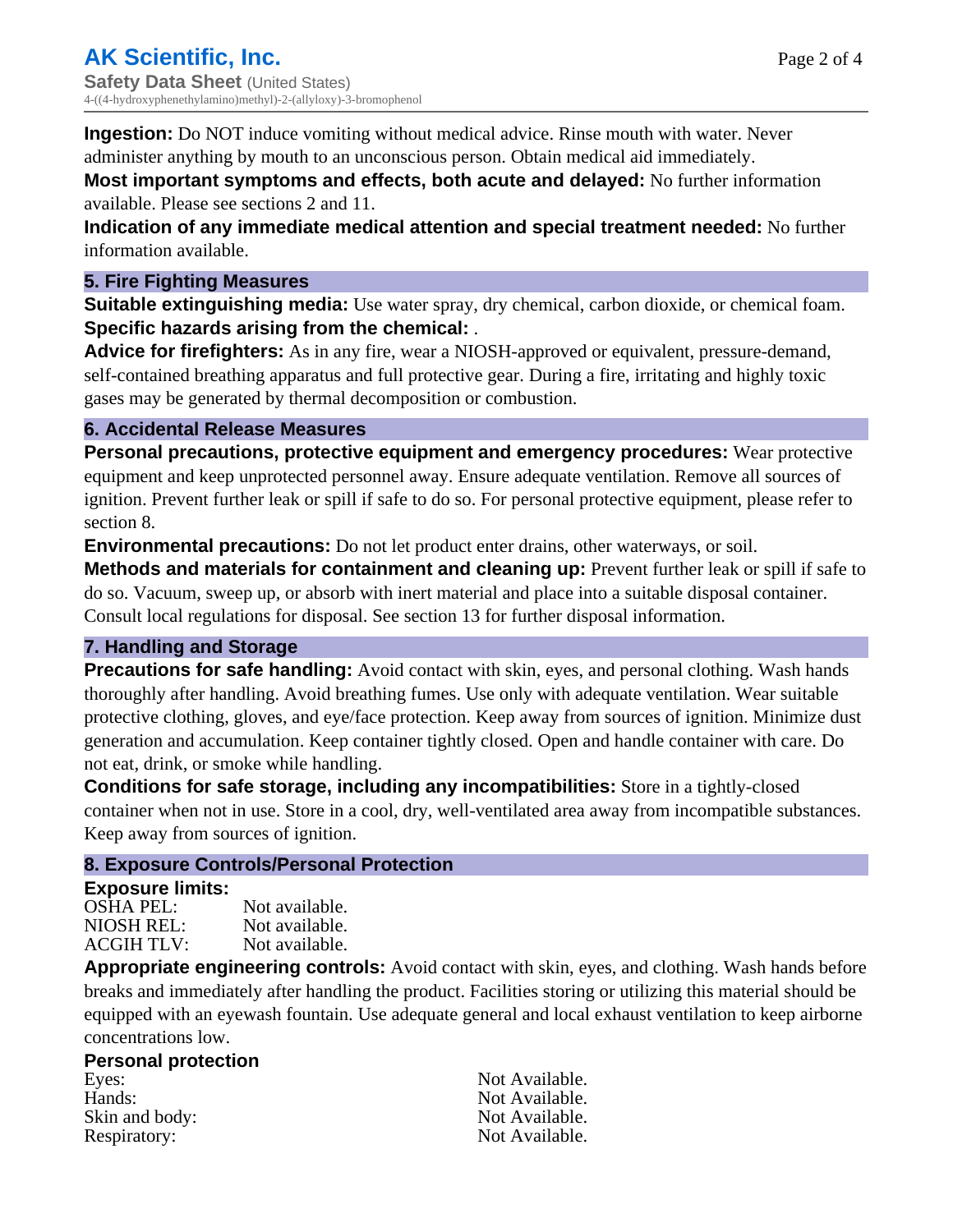# **AK Scientific, Inc.**

**Safety Data Sheet** (United States) 4-((4-hydroxyphenethylamino)methyl)-2-(allyloxy)-3-bromophenol

#### **9. Physical and Chemical Properties**

| <b>Physical State:</b>            | Not available.        |
|-----------------------------------|-----------------------|
| Molecular Formula:                | Not Available.        |
| Molecular Weight:                 | Not Available.        |
| Odor:                             | Not available.        |
| pH:                               | Not available.        |
| <b>Boiling Point Range:</b>       | Not available.        |
| Freezing/Melting Point:           | Not available.        |
| <b>Flash Point:</b>               | Not available.        |
| <b>Evaporation Rate:</b>          | Not available.        |
| Flammability (solid, gas):        | Please see section 2. |
| Explosive limits:                 | Not available.        |
| Vapor Pressure:                   | Not available.        |
| Vapor Density:                    | Not available.        |
| Solubility:                       | Not available.        |
| <b>Relative Density:</b>          | Not available.        |
| Refractive Index:                 | Not available.        |
| Volatility:                       | Not available.        |
| <b>Auto-ignition Temperature:</b> | Not available.        |
| <b>Decomposition Temperature:</b> | Not available.        |
| <b>Partition Coefficient:</b>     | Not available.        |
|                                   |                       |

## **10. Stability and Reactivity**

Reactivity: Not available.<br>Chemical stability: Stable under re Possibility of hazardous reactions: Not available. Conditions to avoid: Dust generation.<br>
Incompatible materials: Strong oxidizing Hazardous decomposition products: .

## **11. Toxicological Information**

RTECS# Not available.<br>Acute toxicity: Not available.<br>Not available. Acute toxicity:<br>Routes of exposure: Symptoms related to the physical,chemical and toxicological characteristics:

Stable under recommended temperatures and pressures. Strong oxidizing agents.

> Inhalation, eye contact, skin contact, ingestion. Skin contact may result in inflammation characterized by itching, scaling, reddening, blistering, pain or dryness. Eye contact may result in redness, pain or severe eye damage. Inhalation may cause irritation of the lungs and respiratory system. Overexposure may result in serious illness or death.

# **Carcinogenicity**

Not classified. NTP: Not listed. OSHA: Not Available..

Acute toxic effects: Inflammation of the eye is characterized by redness, watering, and itching. Skin inflammation is characterized by itching, scaling, reddening, or, occasionally, blistering.

## **12. Ecological Information**

Ecotoxicity: Not available.<br>
Not available.<br>
Not available.<br>
Not available. Persistence and degradability:<br>
Bioaccumulative potential:<br>
Not available.<br>
Not available. Bioaccumulative potential: Mobility in soil:<br>
Other adverse effects:<br>
Other adverse effects:<br>  $\begin{array}{ccc}\n\bullet & \bullet & \bullet \\
\bullet & \bullet & \bullet \\
\bullet & \bullet & \bullet\n\end{array}$ Other adverse effects: